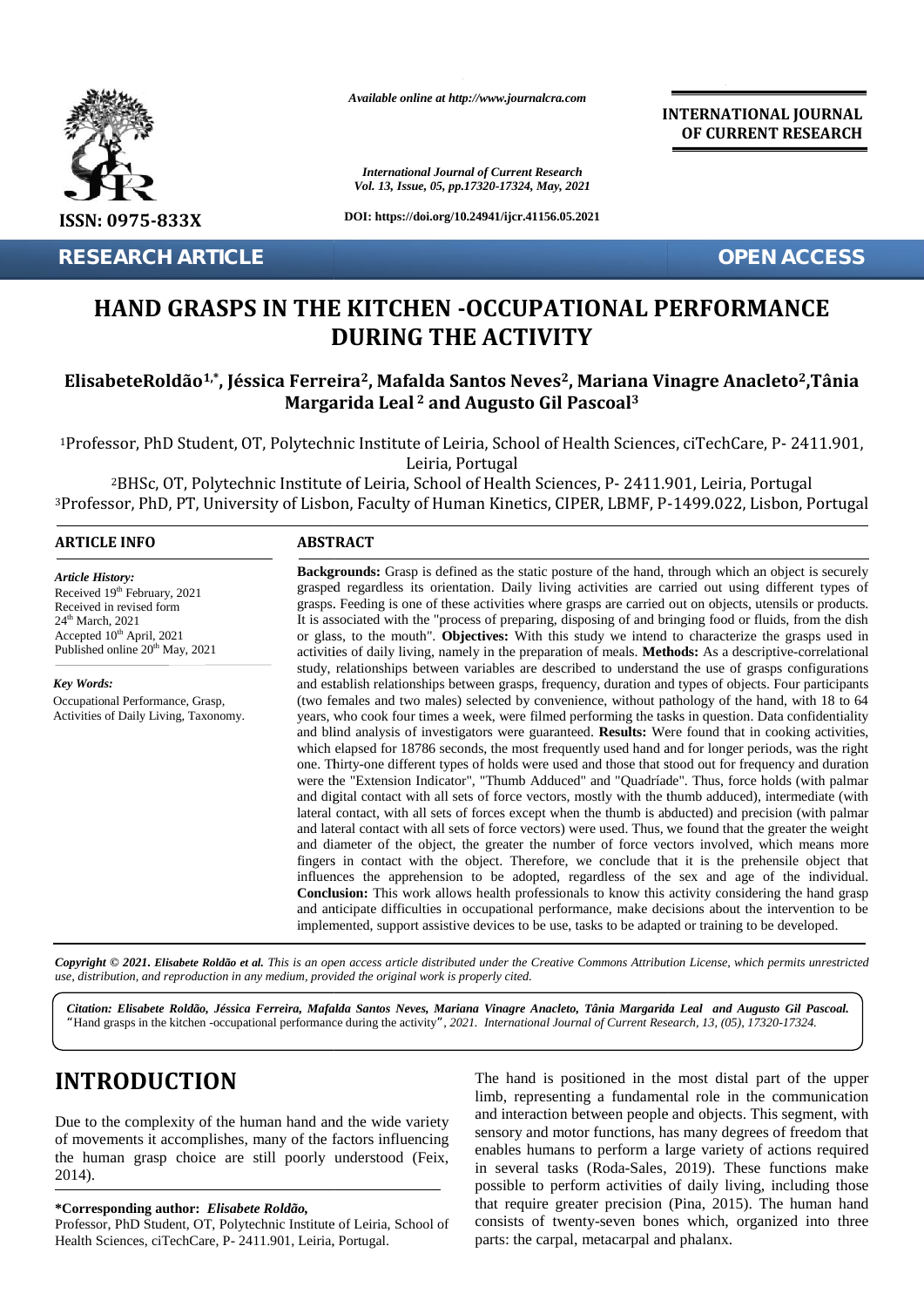The hand and fingers movements are only made possible through the 38 muscles actions<sup>3</sup>. The main function performed mani by the hand is to grasp. Grasp can be coarser, for bulkier objects or precise for smaller objects. As part of this study we will use the definition of grasp, proposed by Feix, Romero, Schmiedmayer, Dollar & Kragic (Feix, 2016). These authors including consider as grasp the static posture of the hand that allows safe grasping of a certain object, regardless the orientation of the hand or object in space (Feix, 2016). "Activities of Daily Living" is a commonly used term in rehabilitation and Occupational Therapy, referringto set of everyday tasks critical for unassisted living (Bullock, 2015). One of the Activities of Daily Living is the meal preparation and clean-up (American Occupational Therapy Association, 2014). The preparation of meals isdefine as "preparing and serving meals (American Occupational Therapy Association, 2014).

The most recent studies on grasps use the new taxonomy developed by Feix in 2016, which originated a table of settings with 33 of the most used grasps in daily life grouped, considering their characteristics (Feix, 2016) (Figure 1).



**Figure 1***.* **Grasp Taxonomy (Feix, et al. 2016)**

In a recent study, using this taxonomy, two machinists and two housekeepers were observed performing theirdaily workrelated tasks for seven hours and 45 minutes (Bullock, 2013; Bullock, 2015). For each subject, a surprisingly large number of grasps and grasp transitions, representative of their profession, were registered, approximately 4,700 per subject (Bullock, 2013). The authors only analysed the dominant hand and conclude that the machinists used ten different types of grasps and the housekeeper's five (Bullock, 2013). The grasps are performed according to the objects used in the tasks but also the same object can be grabbed in different ways, depending on the individual preferences (Feix, 2016). Previous grasps studies have primarily focused on strength or on hand configurations used for preselected objects. A recent study analyses the grasps in activities as food preparation (breakfast), housekeeping, folding clothes and ironing, theupper-body inertial motion and range in 13 participants (five females and eight males), from 19 to 42 years (Saudabayev, 2018). Therewereidentified two highest duration grasps in food preparation, the Index Finger Extension and the Writing Tripod, around 19% and 14% of total duration, respectively<sup>7</sup>. the The outline and distribution of grasp duration and frequency look mostly similar except for few cases, in this study

(Saudabayev, 2018). Replicating human hand grasping and manipulation have been, for long time, the objectives of researchers from multipledisciplines (Saudabayev, 2018). The analysis of the different types of grasps, in real context is fundamental in several aspects, in a large number of domains industrial automation, humanoid robotics, medicalrehabilitation and prosthetics (Saudabayev, 2018). The importance given to this analysis is justified by the complexity of the hand, its massive use throughout the daily activities in the execution of numerous tasks and the scarcity of information related to the types of performing grasps. This theme still has lower scientific evidence, and above all, there are few relations between grasps and tasks. The problem under study isbased on the understanding of the grasps carried out in the different tasks of the activity of preparing a meal, including the discrimination of the grasp characteristics performed in each task, the type of applied strength (force, intermediate and precision), the thumb position (adduction or abduction), the contact between the object and the surface of the hand (palm, pad or side) and the number of force vectors used (from two to five fingers)<sup>4</sup>. A research focused on the activity of daily life, in particularly the meal preparation, will be driving to understand the human capacities and description of the accomplishment of the task from the point of view of the grasp functionality.This study intends to understand the grasps, performed by the adult population, during the preparation of a meal, and establish relationships between the variables.

## **METHODS**

The specific objectives of this investigation are based on the identification and characterization of the grasps, from the point of view of the type of grasp, frequency, duration, prehensile object (weight, diameter, stiffness and shape) and task in which the grasp in question is performed. This study is descriptive-correlational. Participants were recruited for convenience, composing a sample of four (two females and two males), three right-handed. As inclusion criteria were consider Portuguese nationality, age between 18 and 64 andhabits of cooking at least four times a week. Exclusion criteria were any history of injury, disability,diagnosed pathology of the hand or other health issues which could affect their performance. This study complies with all ethical assumptions inherent to research being approved by theEthics Committeeof the Polytechnic Institute of Leiria.Before engaging in the experiment, each subject was comprehensively briefed about the procedure. Additionally, it was provided a written description of the experiment and required participants to sign an informed consent form. In order to achieve the objectives outlined, therewere collected video images of the participants performing the tasks, in their natural environment. To have the most realistic data, the meals to be prepared, the kitchen utensils and the products were selected by the participants, as they are used to do in their daily living, in the way they need and preferred. To ensure data anonymity and confidentiality all personal objects were removed from the hands and forearms of the participants, namely rings, watches and bracelets, and the images were collected by one of the researchers, focusing only on the hands and the tasks. To keep the identity of the participants and researchers confidential, they were numbered with a numerical alpha code. Theanalyses were carried out, separately, by two of the researchers, not involved in the collection of the videos.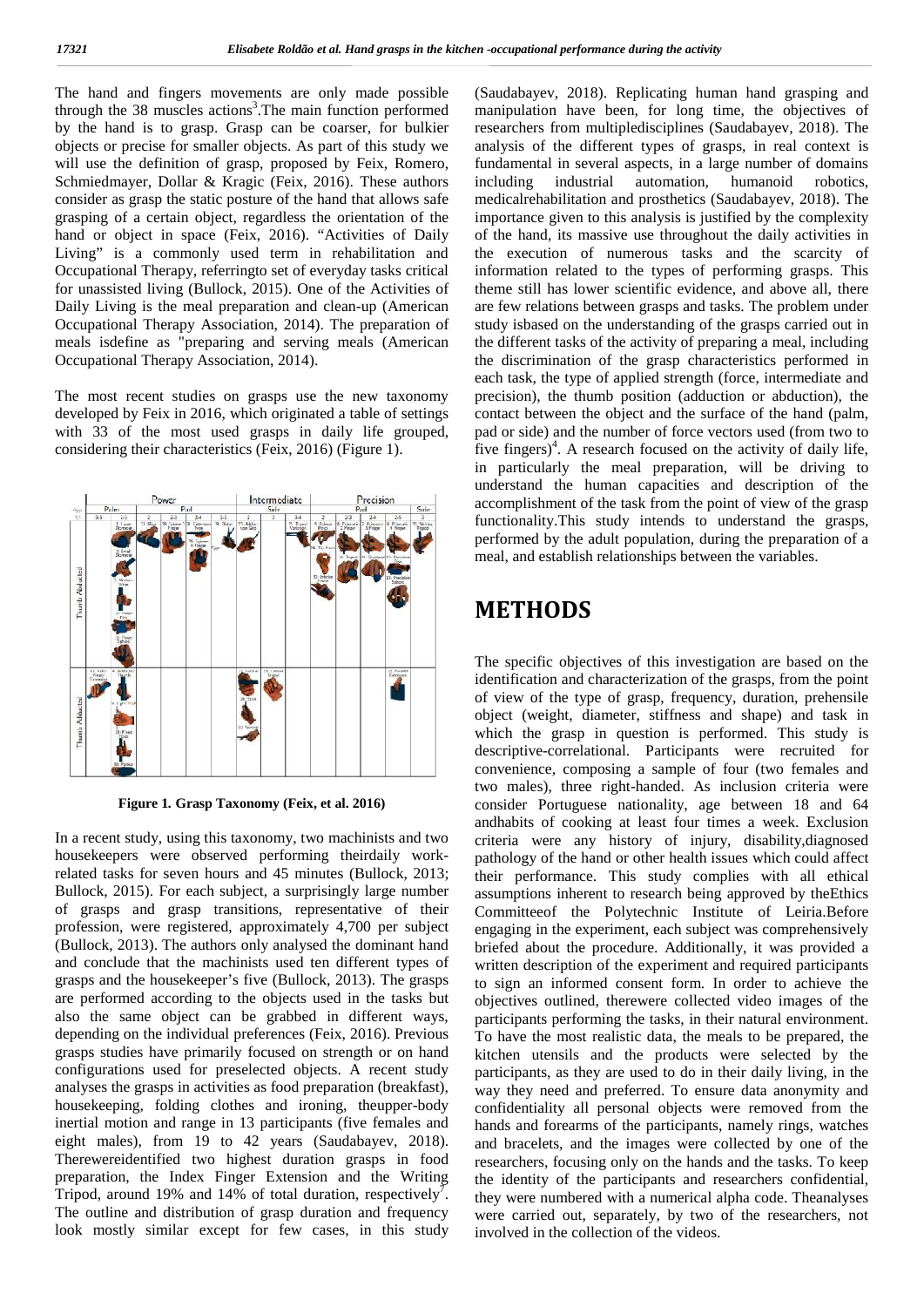This way each video was tagged by two researchers and, when the results of their analyses were significantly different, they were analysed by a third researcher. This steep added a final review of the data to help reduce any bias from either of the rater researchers<sup>6</sup>. To analyze the video images the researchers (3. were trained in classifying grasps according to their characteristics in the Grasp Taxonomy. The starting point of each grasp action was established when the researcher detects contact of the hand with an object, product or utensil. The end point of the action was established when the participant released the object or performed another grasp.The recorded images illustrate the confection of four meals, with simple and practical recipes, made by the four participants. Each participant prepared a soup, a dish of meata dish of fish and a dessert. The images were captured with a 4K type camera, recording the files in MOV format, and viewed with the Movie Maker Software®. The data were transcribed to an Image this Registration Grid, constructed by the researchersconsidering the objectives of the study and treated through a descriptive analysis considering the study variables.

#### **RESULTS**

The data analysis by participant (n=4) allowed to have results considering each of the prepared meals as well as all the cooking activity. Collections per participant, per dish and the general full meal cooking activity will be presented.Three of the participants wereright-handed (Participant A, B and D) and used his right hand in higher number and time than the left hand.

*Results by participant:* Participant Aperformed 21 of the 33 graspsof the GraspTaxonomy, with the "Quadpod" being the most used (53 times, 4.12% of total grasps)for 3757 seconds, 20% of all the activity time. The "Index Finger Extension" grasp was performed for 1059 seconds corresponding to 5.64% of the time. Participant Bis right-handed, used his right hand more often, however the frequency of use of the left hand is very significant. During the four tasks, the participant performed 22 of the 33 grasps underlining the "Precision Disk"since it was performed 103 times (8% of the total frequency) for 1583 seconds (8.43% of total duration). Participant Cisthe only left-handed and used his left hand more frequent and for longer periods than the right hand. During the four tasks, the participant performed 26 of the 33 grasps illustrated in the new taxonomy underlining the Index Finger Extension, performed54 times (4.20% of the total frequency)with 943 seconds (5.02% of total duration). Participant D,during the four tasksperformed 25 of the 33 grasps illustrated in the taxonomy underlining the Lateralused 54 times (4.2% of the total frequency) in a total of 772 seconds (4.11% of total duration).

#### *Results per dish*

*Soup:* The soup takes 3870 seconds of video (20.6% total duration). The most used hand and for longer was the right, confirming the expected results, since it is the dominant hand of most participants (75%). This was recruited 175 times (13.6% of the total frequency) for 2049 seconds (10.91% of total duration) and the left was recruited for 152 times (11.81% of the total frequency) for 1821 seconds (9.69% of total duration). Of the 33 grasps present in the Grasp Taxonomy, only eight were not used. They were the Fixed Hook, Distal,

Adduction Grip, Tip Pinch, Lateral Tripod, Stick, Palmar and Ring.Regarding the frequency and duration of the various types of grasp, the Thumb Adduced stands out. This grasp was used 50 times (3.89% of the total frequency), for 739 seconds (3.93% of total duration). Regarding other characteristics analysed and proposed by Feix et al., it should be noted that arrests of the type of force, intermediate and precision were carried out. In the force grasps, the palmar contact (force vectors two to five andthree to five) and digital contacts (force vectors two to three andtwo to four) were used. In this type of grasp the thumb was mostly abducted, although there are arrests in adduction. Regarding the intermediates, was used the lateral contact (two force vectors) with the thumb adduced. In the precision grasps, pad contact was performed (force vectors two, two to three, two to four and two to five)and lateral contact (fiveforce vectors) with the Writing Tripod grasp. In this type of grasp the thumb was mostly abducted, although there are arrests in adduction.

*Meat dish:* Regarding the meat dish, approximately 5214 seconds of video wasanalysed (27.75% of total duration).The most frequently used hand, and for longer, was the right, confirming the expected results, since it is the dominant hand of most participants. Therefore, the hand was recruited 193 times (15% of the total frequency) for 2697 seconds (14.36% of total duration) and the left was used 178 times (13.83% of the total frequency) for 2517 seconds (13.40% of the total).From the 33 grasps present in the GraspTaxonomy, the participants did not perform eight: theSmall Diameter, Light Tool, Power Disk, Writing Tripod, Tripod Variation, Adduction Grip, Palmar and Inferior Pincer. Regarding the frequency and duration of the various types of grasp, the Index Finger Extension stands out, 58 times (4.51% of the total frequency) totaling 1395 seconds (7.43% of total duration).For the other characteristics analysed and proposed by Feix et al., it should be noted that all types of grasps (force, intermediate and precision) were carried out. In the force contacts, the palmar (force vectorstwo to five andthree to five) and digital (force vectors two,two to three,two to four andtwo to five) contacts were used. In this type of grasp the thumb was mostly abducted, although there are arrests in adduction. The intermediates with lateral contact (force vectors two orthree) with the thumb adduced were used. In the precision grasps, thepad contact was the most used (force vectors two, two to three,two to four andtwo to five). In this type of grasp the thumb was mostly abducted, although there are arrests in adduction.In themeat dish,about 8389 seconds of video wasanalysed (44.66% of total duration).The hand used more frequently and for longer was the right, beingthe expected, since it is the dominant hand of most participants.

This hand was recruited 237 times (18.41% of the total frequency) during 4242 seconds (22.58% of total duration) and the left was used 223 times (17.33% of the total frequency) during 4147 seconds (22.07% of the total duration). From the 33 grasps, the participants did not perform six:theSmall Diameter, Power Disk, Fixed Hook, Tripod Variation, Adduction Grip, and Ring.Regarding the frequency of the different types of grasp, the Precision Disk, performed 67 times for 5.21% of the total frequency of the analysed data, stands out.In duration, it is noteworthy the FingerIndex Extension, performed for 1440 seconds (7.67% of total duration).Regarding the other characteristics, it should be noted that arrests of the type of force, intermediate and precision were carried out. In the type of contact, the palmar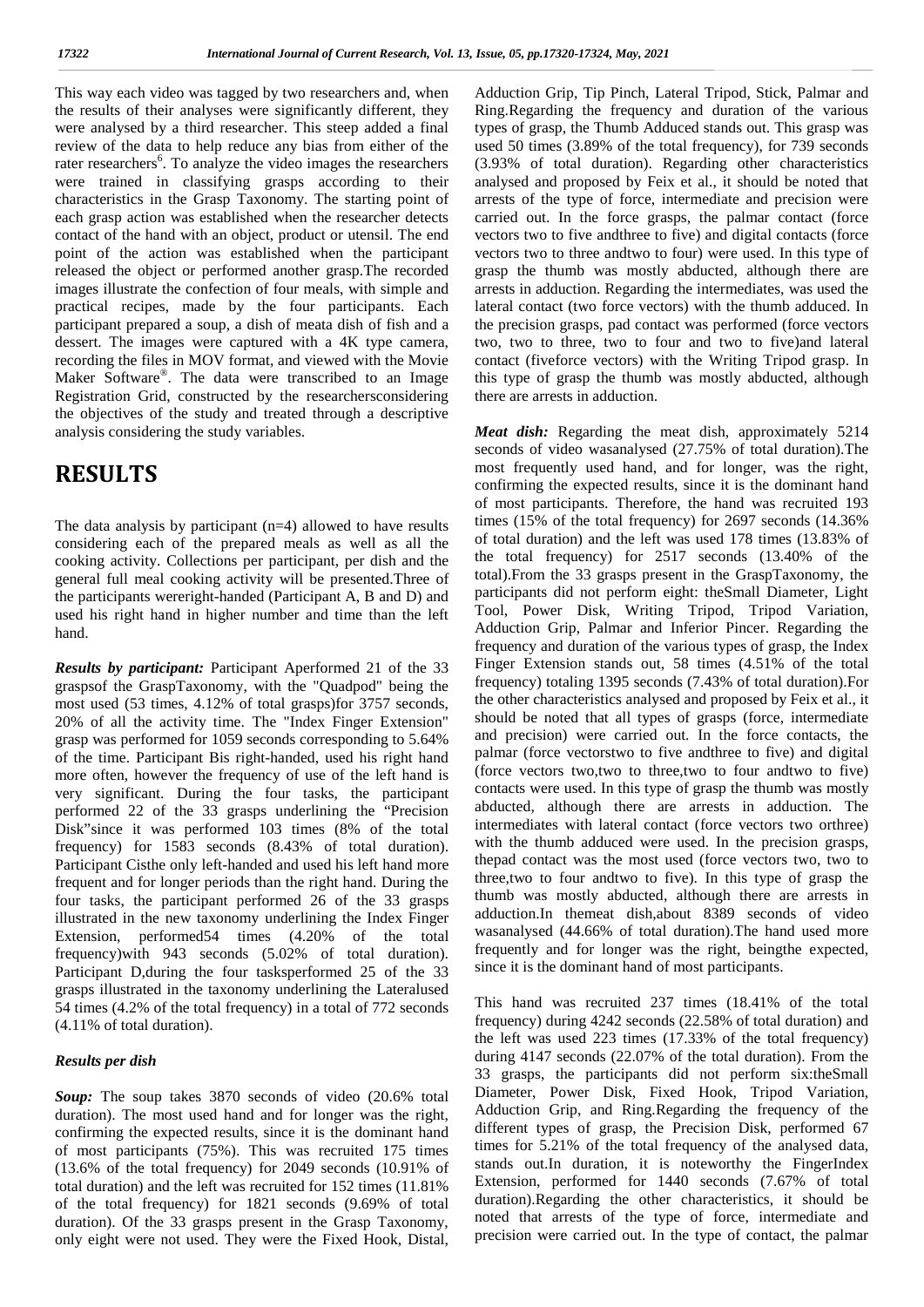(force vectors three to five andtwo to five) and digital (force vectors two to three; two to four andtwo to five) contacts were used. In this type of grasp the thumb was mostly abducted, although there are arrests in adduction. The intermediate grasps with lateral contact (force vectors two andthree), with the thumb adduced, were used. In the precision grasps, a pad contact (force vectors two,two to three,two to four andtwo to five) and a lateral contact (five force vectors) were made with the objects. In this type of grasp the thumb was mostly abducted, although there are arrests in adduction.

*Dessert dish:* The dessert dishes, with approximately 1313 seconds, 6.99% of total duration of the video wasanalysed.The hand most frequently used, and for longer, was the right, confirming the expected results. It was recruited 66 times (5.13% of the total frequency) for 775 seconds (4.13% of total duration) and the left, 63 times (4.90% of the total frequency) for 538 seconds (2.86% of total duration). Of the 33 grasps present in the GraspTaxonomy, the participants did not perform ten, being the Light Tool, Tripod, Fixed Hook, Writing Tripod, Tripod Variation, Adduction Grip, Tip Pinch, Lateral Tripod, Stick and Ring. The most frequentgrasp used to make the desert dish was the Large Diameter, performed 23 times (1.79% of the total frequency).Regarding the duration, the Medium Wrap wasthe most adopted, for 291 seconds (1.55% of total duration). Regarding other characteristics different types of force, intermediate and precision grasps were carried out. In the force types, the Palmar contact (force vectors two to five or three to five) and padcontact (force vectors two to three; two to four andtwo to five) were used. In this type of grasps the thumb was mostly abducted, although there are arrests in adduction. Theonly intermediate with lateral contact (two force vectors) with the thumb adduced, the Adduction Grip, was used. In the precision grasps, a pad contact was made (force vectors two, two to three,two to four andtwo to five). In this type of grasp the thumb was mostly abducted, although there are arrests in adduction.

*Results for the activity:* The analysis of each dish, as mentioned, allows to study the activity of cooking a complete meal. The hand used more frequently and for longer was the right, confirming the expected results, since it is the dominant hand of most participants (75%). It was recruited 671 times (52.14% of the total frequency) for 9763 seconds (51.97% of total duration) and the left 616 times (47.86% of total duration) for 9023 seconds (48.03% of total duration).Of the 33 grasps present in the GraspTaxonomy, the participants did not perform two, the Tripod Variation and the Adduction Grip. Regarding the frequency and duration of the several types of grasps, the Large Diameter was performed 162 times during 3667 seconds (12.59% of frequency and 19.52% of total duration), the Adducted Thumb was executed 136 times during 2488 seconds (10.57% of frequency and 13.24% of total duration), the Quadpod was performed 122 times during 1500 seconds (9.48% of frequency and 7.98% of total duration), the Precision Disk was performed 112 times during 1695 seconds (8.70% of the frequency and 9.02% of the total duration) and the Lateral was made 102 times during 1108 seconds (7.93% of the frequency and 5.90% of the total duration).To prepare a meal are used a variety of objects with different weights, configurations and diameters, from mixers, magic wands, wooden spoons, knives, scissors, pots, dishes, groceries, fish, vegetables, fruits, and many others. This justifies the presence of several grasps of large, medium and small diameter and tweezers. The stiffness and shape of these objects and

materials influences the grasp adopted, and they vary between rigid, semi-rigid and soft, regarding stiffness, and round, ovals or rectangular, regardingthe shape. These characteristics influence the type of contact of the hand with the objects, the number of force vectors involved and the position of the thumb. During the cooking activity, with a total of 18786 seconds, force, intermediate and precision grasps were used.In the force grasps, palmar and digital contacts with 2 to 5 force vectors were used and the thumb was mostly abducted. Regarding the intermediates with lateral contacts, two to three force vectors and the thumb were used. In the precision grasps, palmar contact with two to five force vectors and lateral contact with two force vectors were used. In this type of grasp the thumb was mostly abducted, although there are arrests in adduction.

## **DISCUSSION**

The preparation of a meal is composed, in general, of tasks that resort to grasps of strength and precision, being the less used the intermediate with the abducted thumb. The results show that this activity is performed most of the time, and with more frequency, with the dominant hand. Several are the studies complying with the same results<sup>2,5,6,7,9</sup>. The grasp strength and type are essential for performing activities of daily living and involve alternation of the static position of the fingers and thumb. A grasp implies, the flexion of the three joints of the fingers, that is, the metacarpophalangeal, proximaland distal interphalangeal, being the only exception is the Parallel Extension. The thumb is essential in the type of grasp as to precision or strength, since it can be placed in different planes in relation to the other fingers, allowing to grasp objects with different weights, dimensions and shapes. In precisiontasks, the thumb is held in a perpendicular position to the hand with opposition to the other fingers<sup>10</sup>. Regarding the frequency and duration of grasps, these variables are neither proportional nor directly related. It was verified that, although there are grasps with a lower frequency of use, they have a longer duration, as well as the reverse.

The weight, diameter, stiffness and shape of the objects used during the activity influence the selected grasp, hence the presence of so many grasps configurations, from Large, Medium to Small Diameter, Pinches and Tweezers.The most used grasp configuration, in preparing a meal activity, is the Index Finger Extension. This result is aligned with the study conducted by Bullock<sup>5</sup>. The greater the weight, diameter and stiffness of the object, greater the number of force vectors involved and, consequently, the force applied by the hand to perform the grasp. With this analysis, it was also concluded that, in order to perform a certain task, the participants performed, mostly, the same type of grasp, regardless of age or gender. By example, to cut food with a knife, peel with a peeler or stir a preparation was used the Index Finger Extension grasp, to peel with a knife was usedthe Adduced Thumb and to grab and transport objects, such as pots or dishes, was used the Lateral grasp. Small variations depended on the objects used, since they differed between participants.Also,the hand can holddifferent tools, and appropriately interact with objects in a wide variety of ways $^{11}$ . In fact, different organisms have different types of evolution regarding the dynamical interaction between the maturing of the organism, the environment, and the taskacross the lifespan<sup>12</sup>.